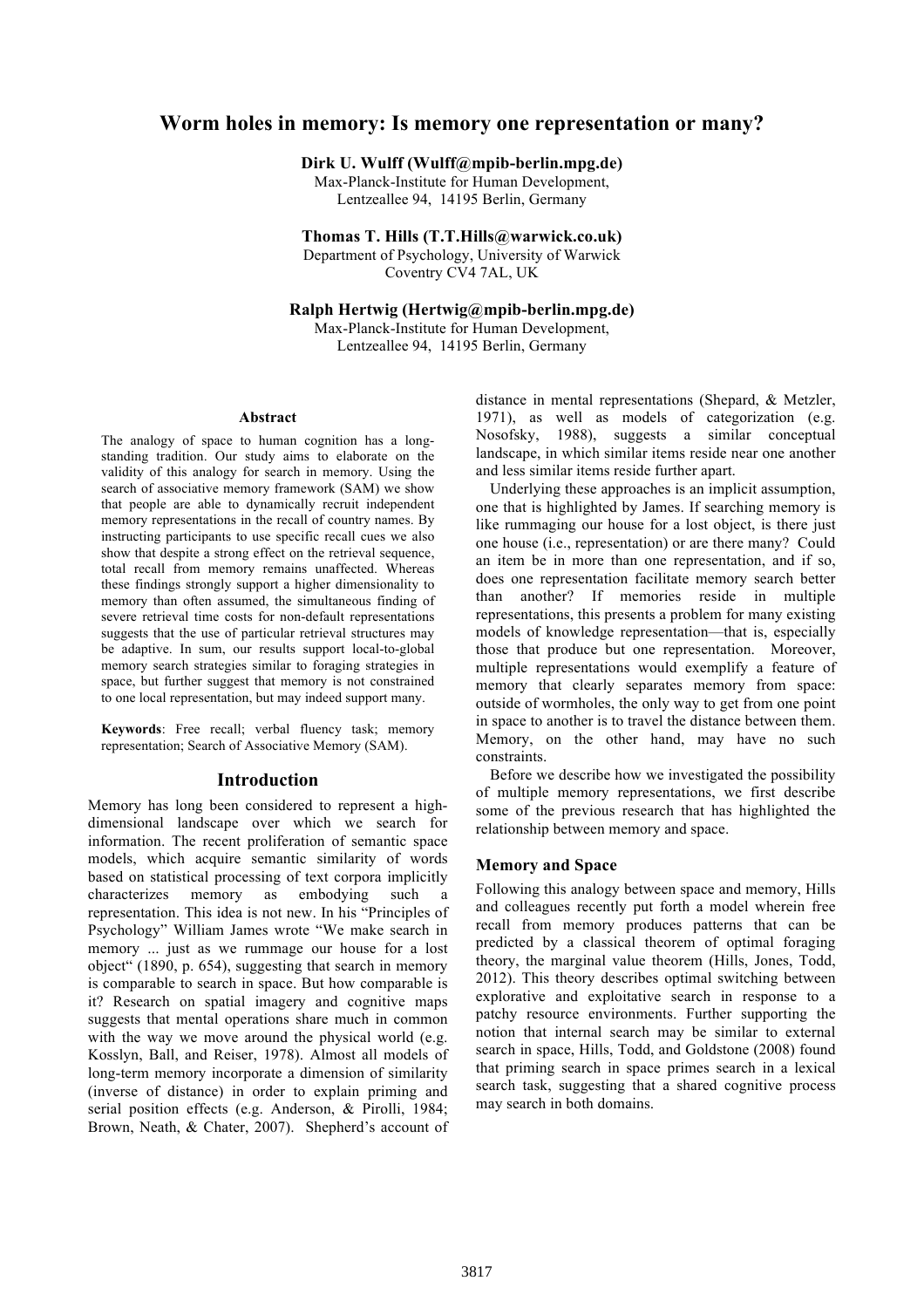Drawing from the search of associative memory framework (SAM), Hills and colleagues' model expresses search as an alternation between local and global memory search. In local search, sequential items are retrieved based on similarity to the last recalled item together with a position invariant context cue. In global search, this context cue is used exclusively. Interpreting the network of similarities as a landscape of distances, local search is spatially confined with nearer items in memory being more likely to be retrieved. Global search, on the other hand, is independent of this landscape allowing for jumps across the landscape that may utilize an alternative representation—much as wormholes do in science fiction. These aspects of local and global search capture the different search modes typical of exploration/exploitation trade-offs found in patch foraging models. However, they appear to break with the spatial analogy to the degree that the search process can escape the confines of one representation by switching to another.

Recently, Abbott et al. (2012) proposed a slightly different model to explain the findings of Hills and colleagues with a stronger focus on the underlying representation. Their theoretical approach expresses the patterns of free recall as a random walk through a single partly connected graph (see Steyvers, & Tenenbaum, 2005). Their full random walk model also incorporates local-to-global transitions. However, compared to Hills et al. the switches between subsequent cues a) are random and thus independent of local retrieval success, except in the case of allowing more time for a global jump to occur and, more importantly b) do not imply any change of representation but rather a reset to the start point of search (similar to the executive search process model used to describe search for anagrams in Hills, Todd, & Goldstone, 2010). Additionally, the simulation results of Abbotts et al. also indicated that apparent optimal retrieval patterns were possible without local-to-global transitions. Together, this work provides only weak support for multiple representations and the presence of context-based local-to-global transitions in memory.

# **Present Study**

Overall, the spatial analogy for memory and memory search has been successful, but existing theoretical approaches offer alternative hypotheses. Moreover, all of the previously described approaches have assumed that there is only one representation of memory that allows for local search. To investigate the potential for multiple representations in memory, we had people search their memory for country names. Friedman and Dewinstanley (2007) showed descriptively that at least three independent factors predict country retrieval: geographic distance to the previously recalled country, phonetic similarity to previously recalled countries and characteristics of the particular country itself (e.g. their frequency in the news). The availability of these multiple

objectively determinable cues within a single recall category suggest the potential for multiple representations, and allow us to address the following questions within a computational framework.

First, we want to assess if these three cues are used and how and in what form they are integrated in the retrieval of countries. Is the default local search representation (similarity-based) best characterized by space (e.g., Euclidean distance) or some other representation? Further, are the local search cues integrated dynamically with the global cue (item-based). To address this, we collected uninstructed recall data where people where simply asked to name all the countries they can think of. Our second question addresses more specifically the question of multiple representations: Specifically, how does a voluntary change of retrieval cues influence recall? Assuming a unitary underlying representation, changing the retrieval cues should harm retrieval with respect to response times, number of retrieved items, or both. Provided representations are independently accessible, retrieval sequences should reflect changes in the representation, and may further reflect differences in the accessibility of information with a representation. To this end we ran two instructed conditions in which participants where asked to base their recall on the letters of the alphabet or on geographical neighbors.

# **Method**

**Participants** We collected data from 71 students at the University of Basel. The sample had an average age of 24.7 and 71% of the participants were female. Participation in the study was rewarded either by course credit or a fixed payment of 7 Swiss francs. Additionally the participants received 0.25 Swiss francs for every recalled country.

**Procedure** Participants were seated in front of a computer. First, each participant's typing speed was assessed. Next, they received the instructions to the country fluency task. In the control condition participants were asked to type all the countries they can think of, but were not given direction with regard to how to retrieve countries. In the alphabet condition participants were instructed to proceed by the letters of the alphabet. In the neighbor condition participants were asked to always first attempt to recall a neighboring country (with a shared border) before recalling a country from elsewhere. In both the alphabet and the neighbor condition participants were also instructed that whenever there were unable to recall a country by the first letter or a neighbor they could recall any other country.

**Scoring** All country entries were checked for spelling and validity. Only the 193 current members of the United Nations as well as Kosovo, Taiwan, Vatican City and Palestine were accepted as valid countries. Some synonyms were accepted, for example "Holland" for Netherlands. As approximations for the spatial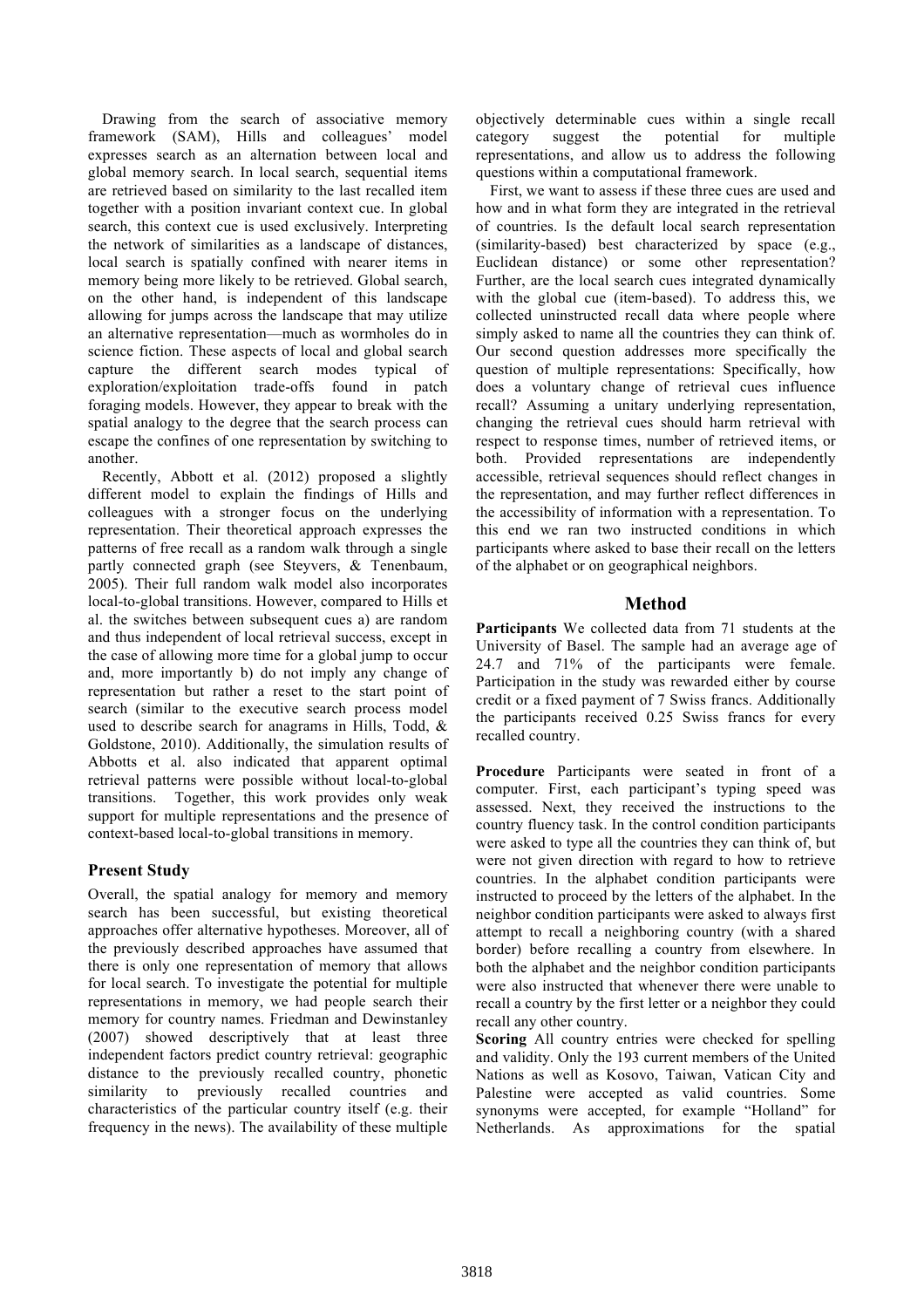representations (i.e., retrieval structures) we implemented three measures: *Distance*, calculated as shortest Euclidian distance between the borders; *Neighbor*, indicating if two countries shared a border; and *Geodesic* distance, determined by shortest number of border crossing required to move from one country to the other. All information used for the spatial representations were based on the CIA World DataBank II. To measure phonetic representation, three further retrieval structures were implemented: *Levenshtein* distance, which indicates the number of orthographic edits; *Initial* letter, indicating if consecutive items share the same first letter; and addition of the entire category of animals. In addition, Phonetic similarity following Friedmann and of deWinstanley (2007), with phonetic similarity indicating the same letter in the first or the last three positions of two countries. To estimate the frequency we took two measures: *Google*, indicating the log number of hits for a **W** country generated by a Google search, and *News*,  $\frac{1}{2}$  coding the log number of mentions in the weekly and the animal  $\frac{1}{2}$  as indicating the log number of mentions in the weekly newspaper Die Zeit, which is widely read in all German speaking countries. phon

> **Modeling** The model framework we used to simulate the the state of search is contained in the SAMM of the SAMM of the SAMM of the SAMM of the SAMM of the SAMM of the SAMM of the SAMM of the SAMM of the SAMM of the SAMM of search process is based on SAM (Raaijmaakers  $\&$  A Shiffrin, 1981). The foundational assumption of the  $\frac{\text{th}}{\text{t}}$ model is that recall is achieved by probing retrieval the structure of the structure in the structure in the structure in the structure of the structure in the structure of the structure in the structure of the structure i structures in memory with a specific cue set, that is, the memory probe. With *I* representing a possible target item the memory probe. With *I* representing a possible target item for recovery in the search space, the probability of free recovery in the search space, the probability of retrieving  $\overrightarrow{I}$  is computed as the product of the individual  $\overrightarrow{I}$  In retrieval strengths for *I* across a probe set of *M* cues, with  $S(Q, I)$  representing the semantic similarity between cue  $Q$  and item *I*. This is incorporated into an overall probability of retrieval for item *I* via the ratio rule:

$$
P(I_i|Q_1,Q_2,\ldots,Q_M) = \frac{\prod_{j=1}^M S(Q_j,I_i)^{\beta_j}}{\sum_{k=1}^N \prod_{j=1}^M S(Q_j,I_k)^{\beta_j}},
$$

where *N* represents the total number of items available in where *N* represents the total number of hems available in the category for retrieval and  $\beta$  represents the saliency (or  $\alpha$  attention weight) assigned to a given cue.

Every search cue generates a retrieval strength  $S(Q, I)$ for each item based on the items similarity to the last item, e.g. in terms of Euclidian distance, or the item's own qualities, e.g. frequency in the newspapers or the Eigenvector of similarity-based cues. Using a maximum likelihood method, we fit *β*s to each participant's data, which generates a *local* search generates a *local* search generates a *local* search generates a *local* search generates a local search generates a local searc using the participant's individually generated sequence of using the participant's individually generated sequence of items. This produced a log-likelihood fit, which was penalized based on the number of free parameters via the Bayesian information criterion. Results are presented as the median improvement in the Bayesian information

criterion relative to a random model specifying that all remaining items in the search space are equally likely to be retrieved, with greater values of BIC indicating a better fit.

We examined various static and dynamic models, using spatial, phonetic and frequency cues. In our terminology, static models rely on the same set of cues over the entire retrieval interval. Dynamic models on the other hand allow for a switching between cues. In SAM similarity-based cues are dropped when a threshold of retrieval failures is reached. This we modeled using an additional threshold parameter on the retrieval strengths of similarity-based local cues.

## **Results**

#### **Which cues are used?**

As a first step in the analyses the predictive power of individual cues<sup>1</sup> was tested in a single cue version of our retrieval model. Figure 1 shows the BIC advantage over the random model for the unconstrained as well as the Alphabet and Neighbor condition. The results indicate that not all retrieval structures are equally predictive in the uninstructed (control) condition. Spatial representations seem clearly to be the dominating cue in this condition. Next to spatial information, only frequency of mentions in the news had predictive power. In contrast to the results of Friedmann and deWinstanley



Figure 1: Median of differences in BIC between the random model and single cue retrieval models.

 

 $1$  The eigenvectors of the similarity-based cue representations were dropped from the analyses as none were predictive.  $\mathbf{w}_0$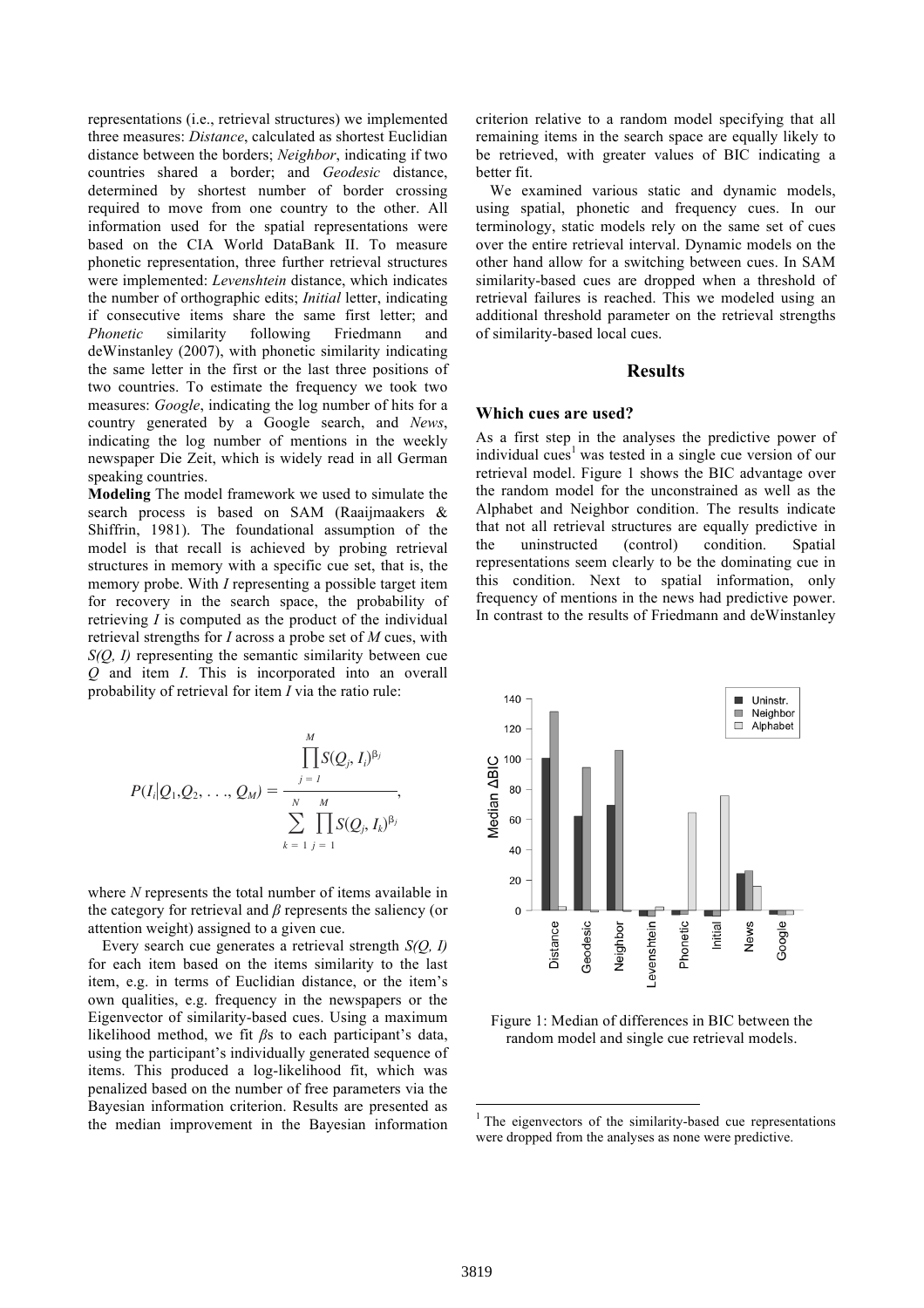(2007) when our participants were not instructed to use any particular cue they do not seem to rely on any phonetic cue. The overall pattern changes substantially in the instructed conditions. When instructed to recall by the letters of the alphabet, the Phonetic and Initial cue models fit very well, whereas the individual spatial models do not exceed chance level. On the other hand, the fit in the Neighbor condition is best fit by the spatial models. Thus, people appear to have changed their retrieval behavior in both conditions.

#### **Are cues integrated dynamically or statically?**

Contrary to the expectation that all cue classes – spatial, phonetic and frequency – contribute to the fits, the single cue data indicates that only two of three classes of cues are used in the individual conditions. We further asked how the cues are integrated and if the type of integration holds over the conditions and the particular cues used in these conditions. We compared two models: *static*, with both cue classes are used over the entire retrieval interval, and *dynamic<sup>2</sup>* , using the similarity-based cue together with the context cue or, when the similarity-based cue falls below a fitted threshold, the context cue alone.

Figure 2 illustrates the results for these models. In line with the single cue models the models combining News with spatial cues fit the data of uninstructed and Neighbor condition best and provide a poor fit for the Alphabet condition. The Alphabet condition was best fit by phonetic information combined with frequency in the news. In regard to the state of integration the models also show a clear pattern. Irrespective of the condition, the dynamic models provide a better fit to the data than the static integration models.

## **Does cue use affect performance?**

 

The analyses thus far show a) that cues can be voluntarily changed and b) that this however has no effect on the dynamic integration of local information with global frequency information. But did the controlled choice of a particular retrieval impact memory accessibility? Figure 3 shows the results for number of countries retrieved. An analysis of variance reveals that the slight advantage in the Neighbor condition is not greater than we would expect by chance ( $F_{2,68}$ =.73, p=.48). Thus, the overall accessibility in terms of number of countries was not dependent on using a particular cue. Item response times on the other hand reveal a substantial detriment when countries where retrieved by the letters of the alphabet. The median retrieval time in the alphabet condition (mdn

= 7.7s) was about five times higher than the retrieval times in the uninstructed (mdn  $= 1.4$ s) and neighbor condition ( $mdn = 1.5s$ ). Consequently, participants in the Alphabet condition also keep on searching for a much longer period than in the other two conditions. This is likely due to participants feeling that they could not go back to previous letters. Clearly, however, not all alphabet-based responses are slow. About 21% of the response times in the alphabet condition fall below the medians of the other two conditions. Thus in a number of cases Alphabetic retrieval was faster than in the uninstructed and Neighbor condition.

## **Discussion**

In this study we were interested in the utilization and integration of multiple cues in retrieval from memory. By having participants retrieve all the countries they know under three different instructions we were able to show that dynamic search models as proposed by Hills and colleagues (Hills, Jones, Todd, 2012; Hills, & Pachur, 2012) provide the best account for the data in all conditions. Further, the data clearly demonstrated that people are able to deliberately change the cues they are using (see Gronlund & Shiffrin, 1986). This however had no impact on how these cues were combined with a global representation of frequency. Finally, our data



Figure 2: Median of differences in BIC between the random model and different cue integration models for the three conditions. All similarity-based cues are combined with the News cue. Dashed lines represent the

best single cue model in the three datasets.

 $2$  The dynamic search model described in the text corresponds to the search models in Hills, Jones and Todd (2012). An alternative version of the model was also tested, that uses the similarity-based cue when above threshold and the contextbased cue when below threshold. However, the results were indistinguishable.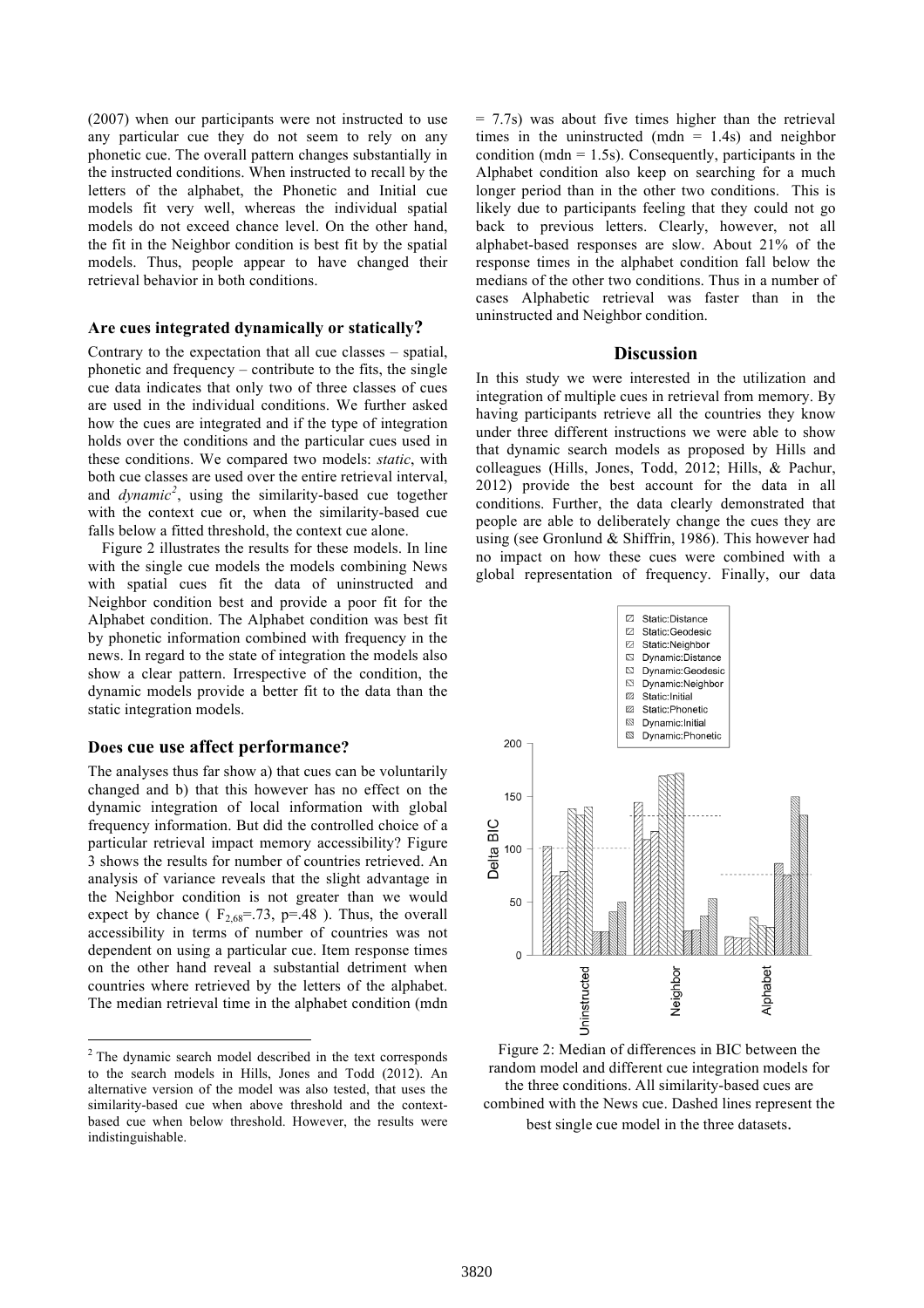

Figure 3: Number of items retrieved (A) and bean plots of item level response times in seconds corrected for typing speed (B) in the three condtions. Error bars represent standard error of the mean. Shapes in the right hand plot represent the density, the solid red line the median.

shows that changing the cue is not necessarily harmful to the recall performance – the same performance level was reached in terms of total items retrieved, despite dramatic costs in overall retrieval times.

What do our results mean with respect to our initial question whether memory is one or many representations? Clearly, people are able to change the cues they are using and our results further suggest that they may access alternative representations However, these changes can come with costs. These costs can be interpreted as the result of different distances within a given representation. Thus, a wrong cue or retrieval structure might mean traveling greater or lesser distances in memory. Under this interpretation two speculations can be made. The comparable performance in terms of number of retrieved items would disappear under time pressure and, in the present case, the overall retrieval success is potentially a result of a relaxed retrieval failure threshold. It remains striking that the same overall performance was reached in our three conditions, as recognition data indicates that people have potentially about twice as many countries stored in their memory (Friedman & deWinstanley, 2007).

Moreover, in every case, models using frequency in the news alone for stretches of the retrieval interval performed much better despite being penalized by the extra threshold parameter. This, there appears to be at least one alternative representation allowing for nonspatial movement in memory space. Combined with evidence for dynamic switching, this breaks with the spatial analogy by allowing for travel through memory via multiple representations.

Both, the successful switch of representations under specific instructions and the independent use of frequency are difficult to explain within the model that is based on a unitary representation or space as proposed by Abbot et al. (2012) and others. Our results seem to be much better explained by frameworks allowing for the variable integration of multiple cues. The SAM-based memory search model developed by Hills and colleagues is but one model affording this possibility. Other models such as multi-trace memory models (e.g. MINERVA; Hintzman, 1986) or the recently proposed context maintenance and retrieval model (CMR; Polyn, Norman, & Kahana, 2008) are also in principle capable of utilizing multiple cues to varying degrees over time. However, in modeling and most experimental work the possibility of entirely switching between representations has been rather neglected. In our eyes this possibility should receive more attention in future research.

Assuming that our current findings are not constrained to the recruitment of a spatial versus a phonetic or alphabetic local search representation leads to the question of what is the right retrieval strategy to use. Clearly, our data shows that, without instructions, alphabetic and phonetic retrieval strategies receive little support. The data also suggests that this is done for a good reason, as response times tend to be on average larger when using phonetic cues. On the other hand, a substantial number of alphabet retrievals were at least as fast as retrievals based on spatial information. A savvy memory forager could potentially exploit this fact by adaptively switching between retrieval cues – that is, by taking dimensional short-cuts through memory space. In principle, this is no different from the short-cuts made